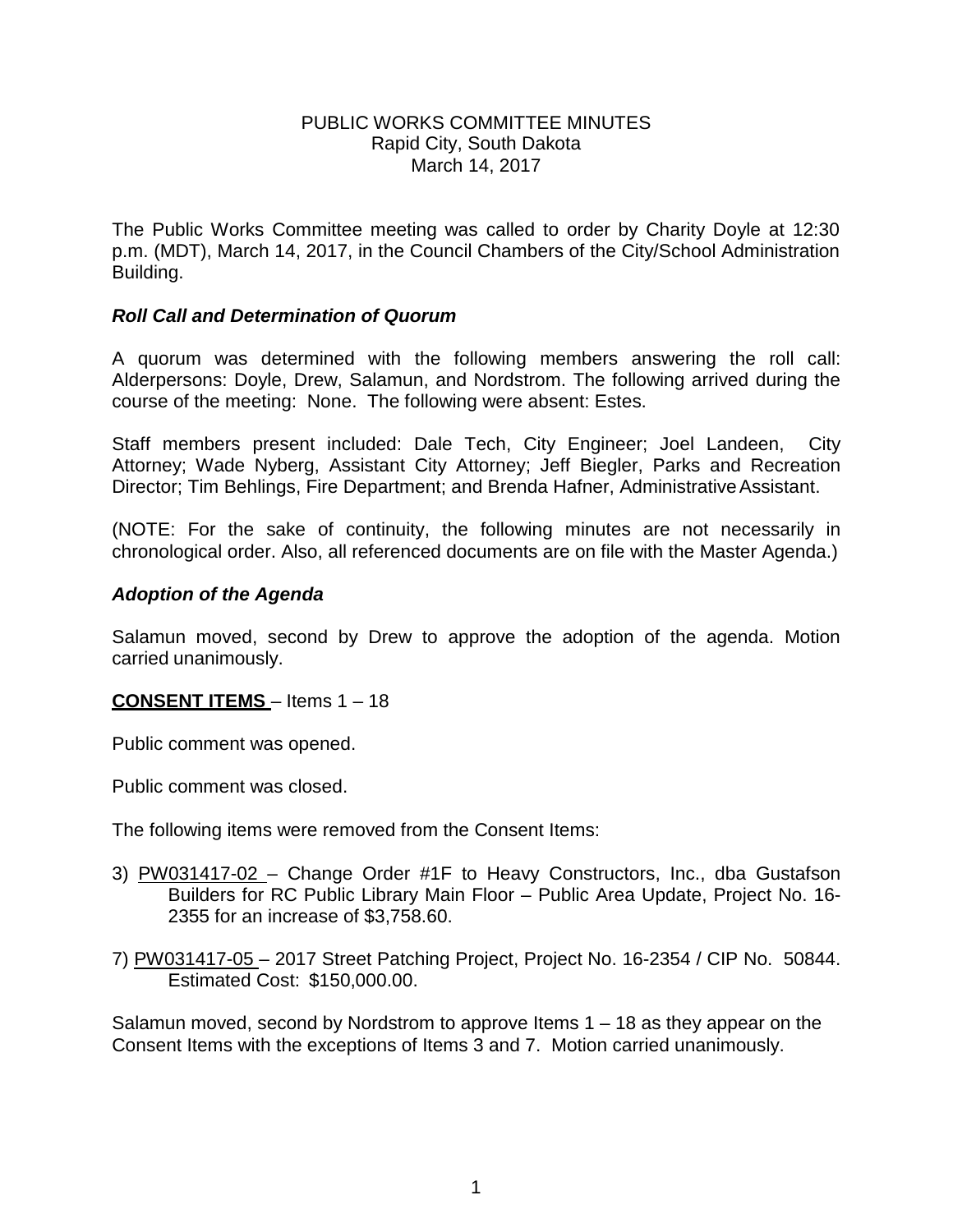### **APPROVE MINUTES**

1) Approve minutes of February 28, 2017.

### **ITEMS FROM THE MAYOR**

2) PW031417-01 – Confirm the Reappointments of Steve Malone and Jamie Stampe to the Building Code Board of Appeals.

### **ITEMS FROM THE PUBLIC WORKS DEPARTMENT**

### **APPROVE CHANGE ORDER**

4) PW031417-17 – Change Order #1F to Johnson Controls Inc. for Parking Garage Security Cameras, Project No. 16-2349 for an increase of \$5,662.00.

### **AUTHORIZE STAFF TO ADVERTISE FOR BIDS**

- 5) PW031417-03 Creek Drive Bridge Repairs, Project No. 16-2366 / CIP No. 51154. Estimated Cost: \$90,000.00.
- 6) PW031417-04 Anamosa Street Reconstruction Midway Street to Milwaukee Street, Project No. 07-1473 / CIP No. 50559. Estimated Cost: \$4,300,000.00.

### **AUTHORIZE MAYOR AND FINANCE OFFICER TO SIGN**

- 8) PW031417-06 Amendment No. 1 between the City of Rapid City and Banner Associates, Inc. for Water Reclamation Facility (WRF) Potable Water Improvements, Project No. 15-2266 / CIP No. 51079 in the amount of\$7,400.00.
- 9) PW031417-07 Agreement Between the City of Rapid City and the South Dakota Department of Transportation for Improvements to Lacrosse Street At Grade Railroad Crossing.
- 10) PW031417-08 Agreement between the City of Rapid City and FMG, Inc. for Design Professional Services for Trunk Sewer Master Plan – East Blvd to St. Patrick Street, Project No. 16-2353 / CIP 50878 in the amount of \$54,345.00.
- 11) PW031417-09 Amendment No. 1 between the City of Rapid City and HDR Engineering, Inc for Professional Services for Water Reclamation Facility (WRF) Process Reliability Improvements, Project No. 16-2342 / CIP No. 51141 in the amount of \$15,880.00.
- 12) PW031417-10 Agreement between the City of Rapid City and Hog Wild, LLC for Oversize Water Main Cost Reimbursement, not to exceed \$36,175.00.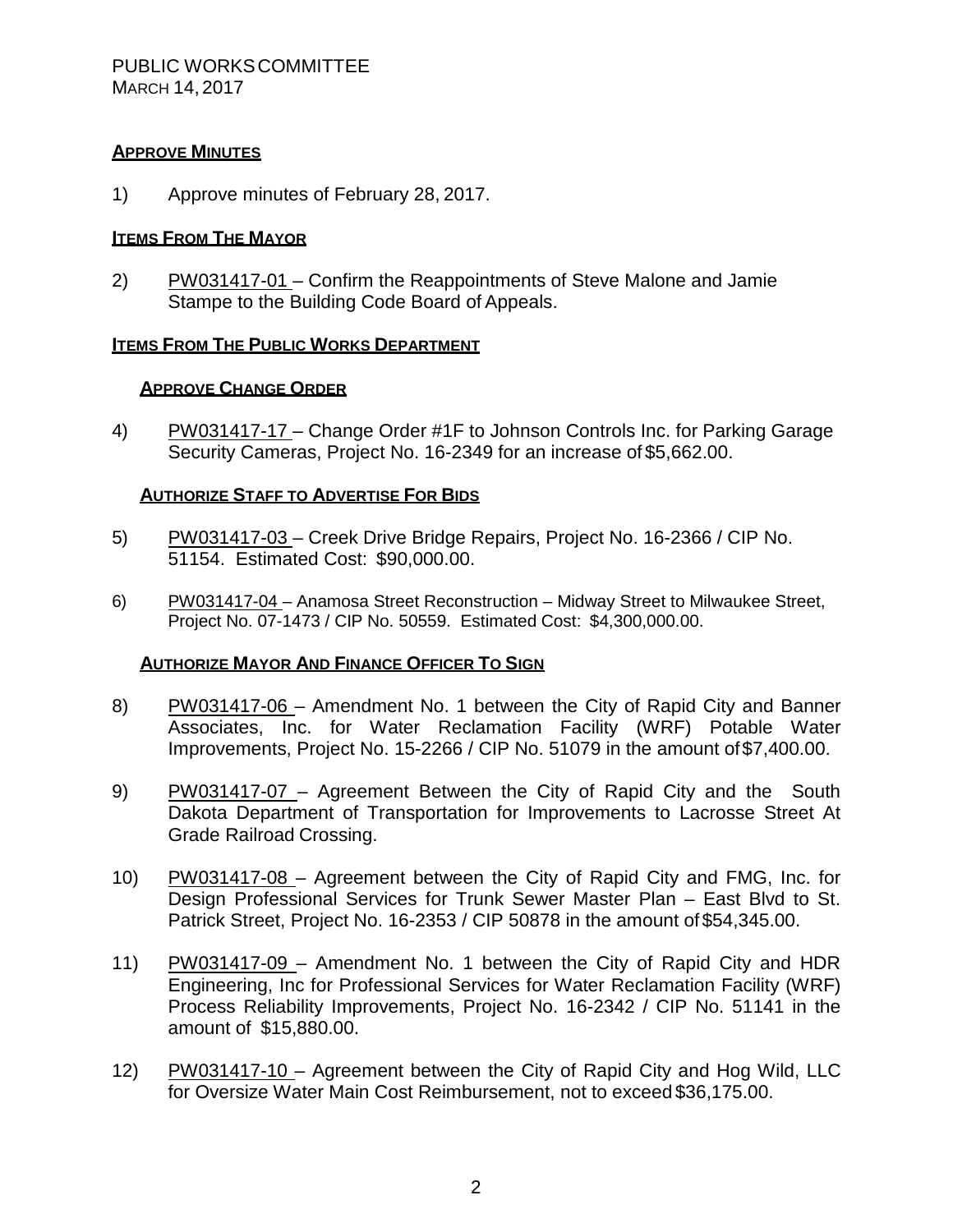13) PW031417-11 – Amendment No. 3 to Bartlett and West for North Rapid Booster Pump Station Reconstruction, Project No. 13-2080 / CIP No. 50812.A, in the amount of \$58,575.40.

## **ENGINEERING SERVICES**

14) PW031417-12 - Approve Acceptance of Infrastructure for Moon Meadows Park, Schedules A, B, and C - DEV12-1087.

## **STREET DIVISION**

15) PW031417-13 – Approve Extension of Contract Bid to Blackstrap for Sodium Chloride.

## **WATER DIVISION**

16) PW031417-14 – Authorize Staff to Purchase One Dodge 2500 4x4 Crew Cab Pickup w/optional 8' box from state contract #16998.

## **PARKS AND RECREATION DEPARTMENT**

17) PW031417-15 – Authorize Staff to Purchase a 2017 Intimidator 19XP Brush Bandit Chipper from Fairbank Equipment with NJPA Pricing in the Amount of \$76,069.20.

## **COMMUNITY PLANNING AND DEVELOPMENT SERVICES DEPARTMENT**

18) 17VR002 - Section 30, T2N, R8E – Approve a request by Ferber Engineering Company, Inc for City of Rapid City for a **Vacation of Right of Way** for property generally described as being located north of E. Mall Drive, east of North Lacrosse Street, south of Seger Drive.

END OF CONSENT ITEMS

## **ITEMS FROM THE PUBLIC WORKS DEPARTMENT**

## **APPROVE CHANGE ORDER**

*3)* PW031417-02 – Drew moved, second by Salamun to Approve Change Order #1F to Heavy Constructors, Inc., dba Gustafson Builders for RC Public Library Main Floor – Public Area Update, Project No. 16-2355 for an increase of \$3,758.60. Drew would like to invite the public to stop by and look at the changes to the library. Motion carried unanimously. *On consent calendar*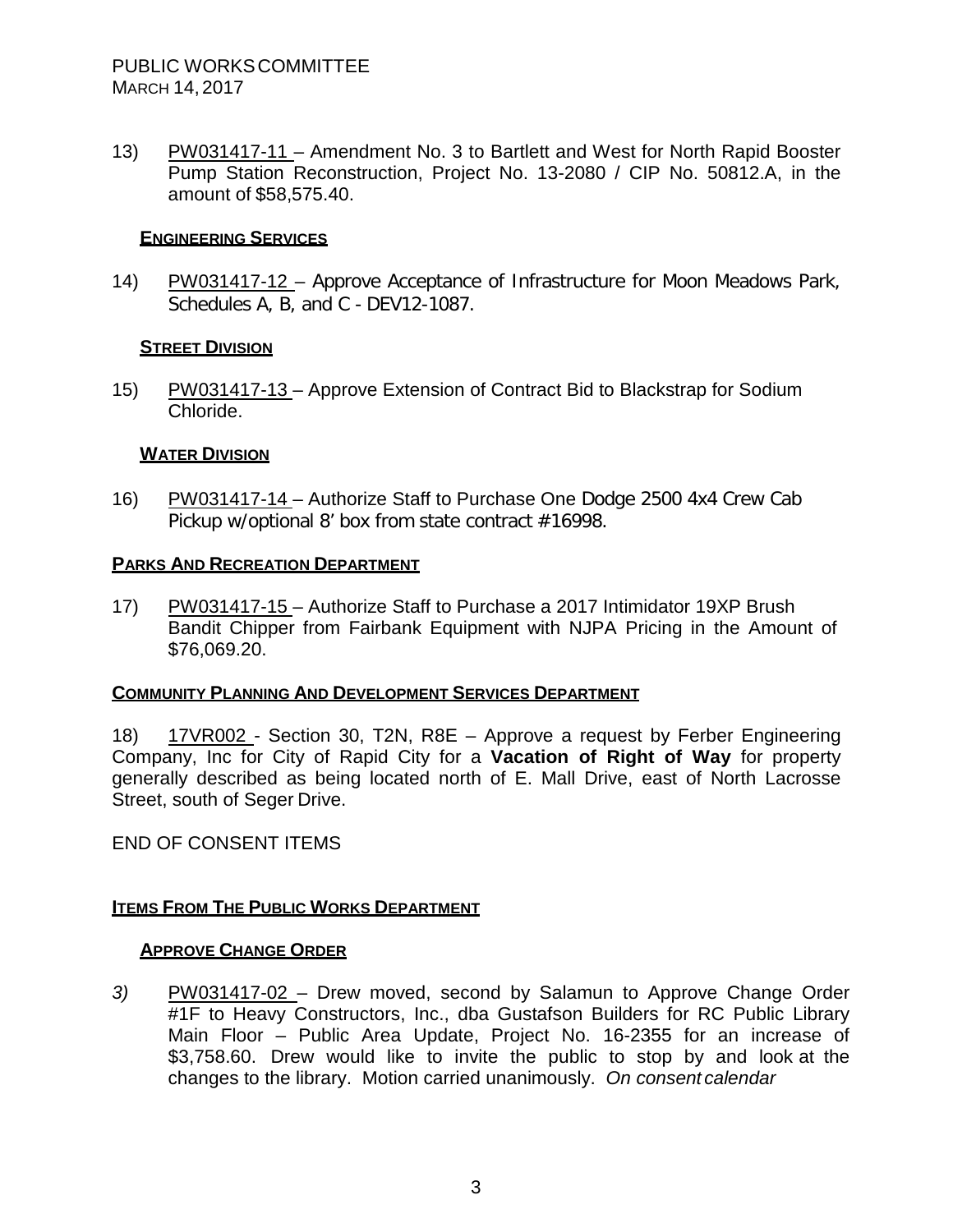## **AUTHORIZE STAFF TO ADVERTISE FOR BIDS**

7) PW031417-05 – Drew moved, second by Salamun to Authorize Staff to Advertise for Bids for 2017 Street Patching Project, Project No. 16-2354 / CIP No. 50844. Estimated Cost: \$150,000.00. Drew asked Tech what streets that this project was going to be patching. Tech stated that this project was going to be bid separately from the chip sealing project in order to get a better price. The chip sealing project will have specific streets identified when it comes forward at a later date. Motion carried unanimously. *On consent calendar*

## **NON-CONSENT ITEMS** – Items 19 – 22

Public comment was opened.

Kyle Treloar from KTM Design Solutions (PW031417-18) was present to ask for an exception request to Waive Pavement, Curb, Gutter, Sidewalk, Street Light Conduit, Water and Sewer in the Section Line Right-of-Way located along the Eastern Boundary of the Property generally located north of the intersection of Poppy Trail and Dunsmore Road. Treloar explained the request.

Andrew Scull from Watershed Development LLC (PW031417-18) was present for any questions.

Public comment was closed.

## **ITEMS FROM THE PUBLIC WORKS DEPARTMENT**

## **BID AWARD**

19) CC030617-02.1 – Nordstrom moved, second by Drew to Approve award of Total Bid for WRF Potable Water Improvements, Project No. 15-2266 / CIP No. 51079 opened on February 28, 2017, to the lowest responsible bidder, R.C.S. Construction, Inc. in the amount of \$585,048.60. Wade Nyberg stated that R.C.S. Construction, Inc. indicated that they made an error on one of the bid items and Nyberg explained the options. There was discussion on the bidding process and the repercussions of rejecting the bids. Motion carried by a vote of 3-1 with Doyle opposed.

## **ENGINEERING SERVICES**

20) PW111516-21 – Sidewalk Discussion *(Continued from the February 14, 2017, Public Works Committee Meeting).* Nordstrom would like to move forward with a pilot program. Salamun moved, second by Drew to send to City Council without recommendation. Motion carried unanimously.